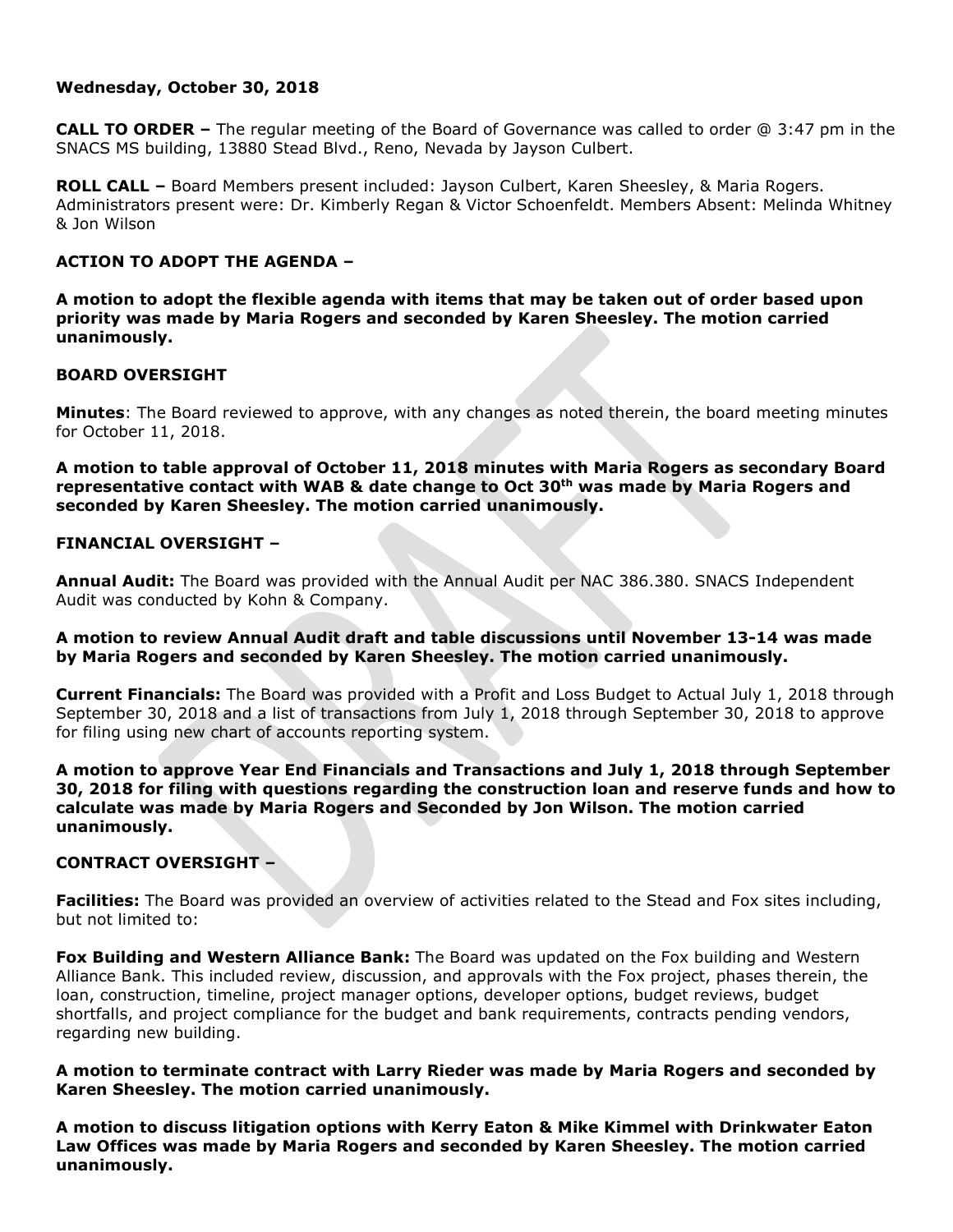**A motion to approach and pursue voucher system with Western Alliance Bank was made by Maria Rogers and seconded by Karen Sheesley. The motion carried unanimously.** 

**A motion to pursue a new project manager with bank approval included in budget to replace Larry Rieder was made by Maria Rogers and seconded by Karen Sheesley. The motion carried unanimously.** 

**Fox and Stead Facilities Plan:** The Board was provided with updates on the current enrollment, reviewed lease, timelines for construction, long-term options, and the 5-year plan for WAB.

#### **No motion on Fox and Stead Facilities Plan was made, discussion only.**

**Portable Classroom Updates:** The Board was provided with updates associated to portable classrooms, Nevada Energy and the use of generators, the City of Reno permits, location, Truckee Meadows Water Rights, etc. as necessary for the approved mobile classrooms for the 2018-2019 school year.

### **A motion to have a discussion with the bank regarding timely compensation for portables to avoid repossession and if not timely pay out of reserves was made by Maria Rogers and seconded by Karen Sheesley. The motion carried unanimously.**

**Certified Employee Contracts**: The board was presented to offer contracts for regular certified positions for the 2018-2019 as a 1 year only positions for the school year pending enrollment and budget projections.

**A motion to retain and support Kassandra Castillo financially and emotionally to the appropriate pay scale and schedule with back pay to October 12, 2018 start date was made by Maria Rogers and seconded by Karen Sheesley. The motion carried unanimously.** 

**New Business – The Board was presented and considered any new business as necessary.** 

**No motion on New Business was made, discussion only.**

# **AGENDA DISCUSSION ITEMS**

**Chief Executive Officer Discussion:** The Board was updated on the topics related to the Chief Executive Officer Position not already discussed.

#### **No comments noted**

**Chief Education Officer Discussion**: The Board was updated on the topics related to the Chief Education Officer Position not already discussed.

**No comments noted**

**PUBLIC COMMENT**

**No additional comments noted.**

#### **BOARD REPORTS/REQUESTS**

**A motion to pursue search for Dean of Students with IC experience to help alleviate current admin duties on campus was made by Maria Rogers and seconded by Karen Sheesley. The motion carried unanimously.** 

**ANNOUNCEMENT OF MEETINGS** The next regularly scheduled meeting date is TBA.